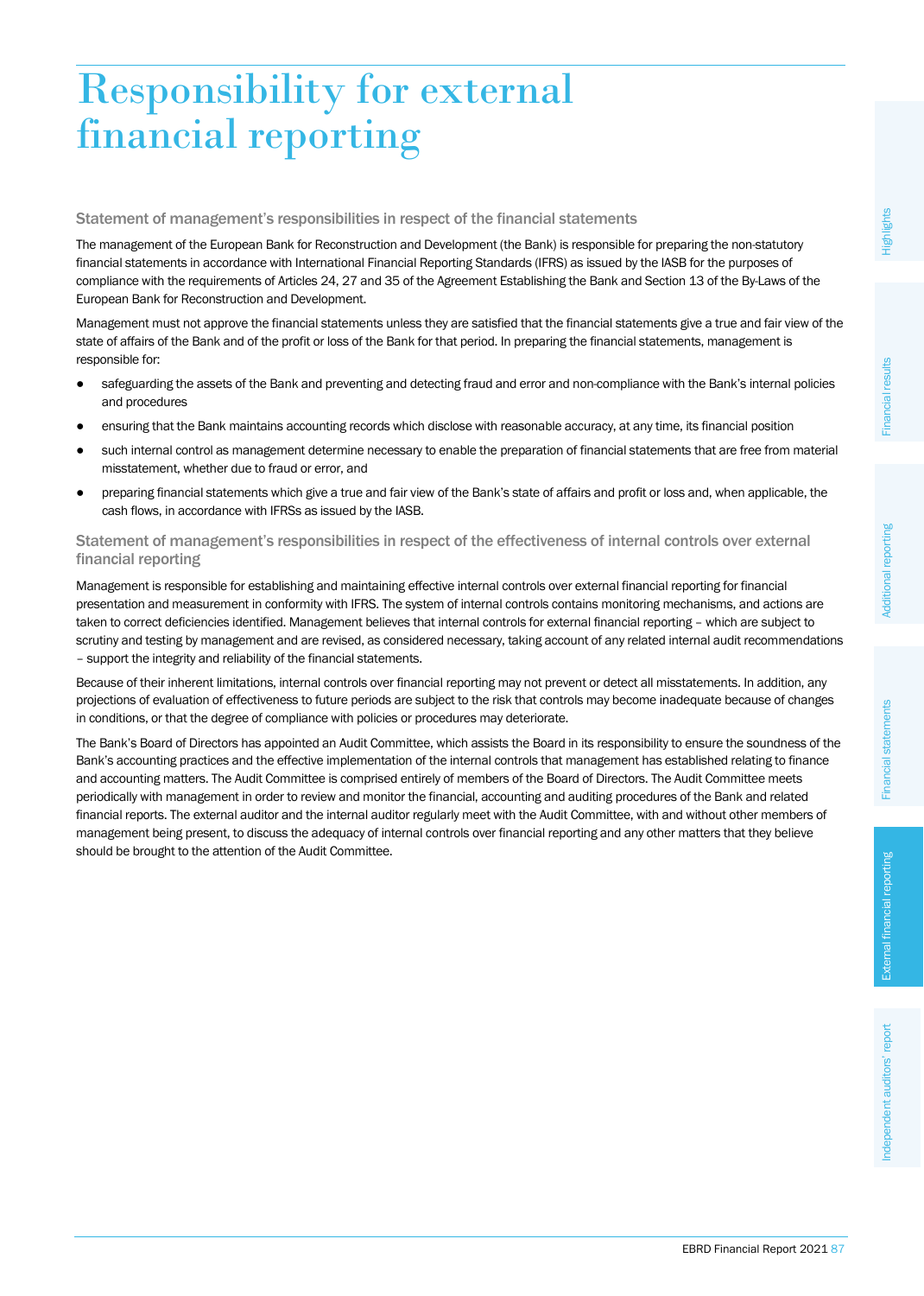#### Management's assessment in respect of the effectiveness of internal controls over external financial reporting

The management of the Bank has assessed its internal controls over external financial reporting for 2021. Management's assessment was based on the criteria for effective internal controls over financial reporting described in the "Internal Control – Integrated Framework" issued by the Committee of Sponsoring Organisations of the Treadway Commission (2013 framework).

This assessment includes evaluating controls over external financial reporting in respect of the Special Funds and other fund agreements referred to in notes 30 and 31 of the *Financial Report 2021*, and the retirement plans. The assessment is restricted to the controls over the reporting and disclosure of these funds/plans within the Bank's financial statements, rather than the operational, accounting and administration controls in place for each fund.

The assessment noted a weakness in the controls for classifying a subsection of financial assets, specifically the controls to ensure that new financial products are correctly classified and accounted for. The key control to identify and classify new financial products is the new product approval review, whereby new products must be considered and approved by the Risk Committee before they can be deployed at the Bank. However, subsequent to 31 December 2021, it was discovered that the controls designed to identify new products had failed to identify six sustainability linked debt securities with a notional value of €229 million as new products (0.3 per cent of total assets as at 31 December 2021), and as a result those were incorrectly classified as loans held at amortised cost. In fact these instruments had cash flow characteristics that necessitated classification as a loan held at fair value through profit or loss. Correcting the classification of these assets resulted in a change in their carrying value of €8 million. Accordingly, the Bank did not have effective internal controls as at 31 December 2021 to identify and classify all new financial products as they did not identify the sustainability linked debt securities.

Management's assertion in respect of the effectiveness of internal controls over external financial reporting

Based upon the Bank's assessment management asserts that, with the exception of the failure in control noted above, as of 31 December 2021 the Bank maintained effective internal controls over its financial reporting as contained in the *Financial Report 2021*.

Odile Renaud-Basso President

European Bank for Reconstruction and Development London 6 April 2022

SOHA ELTURKY

Soha El-Turky Vice President, Finance, and Chief Financial Officer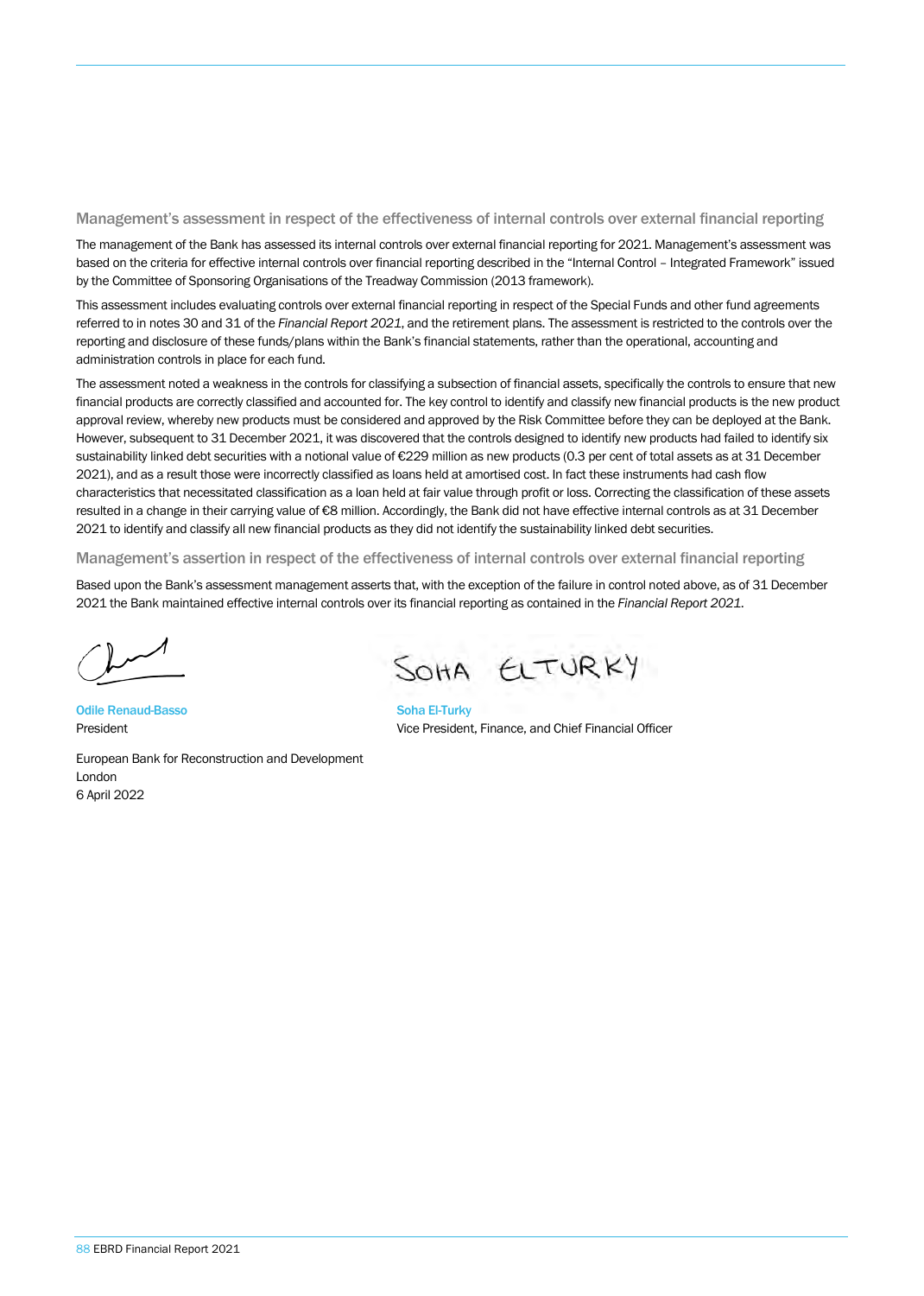# Independent assurance report

# To the Board of Governors of the European Bank for Reconstruction and Development

### Report in respect of the effectiveness of internal controls over external financial reporting

The Board of Governors of the European Bank for Reconstruction and Development (the "Bank") engaged us to perform an assurance engagement over management's assertion that the Bank maintained effective internal control over financial reporting as at 31 December 2021 ("management's assertion"), included within the 'Responsibility for external financial reporting' section on page 87 of the Bank's *Financial Report 2021*.

## Our opinion

In our opinion, based on our work performed, management's assertion regarding the effectiveness of the Bank's internal controls over financial reporting as at 31 December 2021, is fairly stated, in all material respects, based on the criteria for effective internal controls over financial reporting described in the "Internal Control – Integrated Framework" issued by the Committee of Sponsoring Organizations of the Treadway Commission ("2013 framework").

This opinion is to be read in the context of what we say below.

## Emphasis of matter

We draw your attention to the control weakness described in management's assessment of the financial reporting control effectiveness, in relation to the identification and classification of sustainability linked debt securities, and the resultant exception noted in management's assertion. Our opinion is not modified in this regard.

#### Professional standards applied and level of assurance

We performed a reasonable assurance engagement over management's assertion in accordance with International Standard on Assurance Engagements 3000 (Revised) – '*Assurance Engagements other than Audits or Reviews of Historical Financial Information*' issued by the International Auditing and Assurance Standards Board.

# Our independence and quality control

We complied with the Institute of Chartered Accountants in England and Wales Code of Ethics, which includes independence and other requirements founded on fundamental principles of integrity, objectivity, professional competence and due care, confidentiality and professional behaviour, that are at least as demanding as the applicable provisions of the IESBA Code of Ethics.

We also apply International Standard on Quality Control (UK) 1 and accordingly maintain a comprehensive system of quality control including documented policies and procedures regarding compliance with ethical requirements, professional standards and applicable legal and regulatory requirements.

# Definition and limitations of internal control over financial reporting

An organisation's internal control over financial reporting is a process designed to provide reasonable assurance regarding the reliability of financial reporting and the preparation of financial statements for external purposes in accordance with generally accepted accounting principles. An organisation's internal control over financial reporting includes those policies and procedures that (i) pertain to the maintenance of records that, in reasonable detail, accurately and fairly reflect the transactions and dispositions of the assets of the organisation; (ii) provide reasonable assurance that transactions are recorded as necessary to permit preparation of financial statements in accordance with generally accepted accounting principles, and that receipts and expenditures of the organisation are being made only in accordance with authorisations of management and directors of the organisation; and (iii) provide reasonable assurance regarding prevention or timely detection of unauthorised acquisition, use, or disposition of the organisation's assets that could have a material effect on the financial statements.

An assurance engagement of this nature is not designed to detect all instances of controls operating ineffectively as it is not performed continuously throughout the period and the tests performed are on a sample basis. Any projection of the outcome of the evaluation of controls to future periods is subject to the risk that the controls may become inadequate because of changes in conditions, or that the degree of compliance with them may deteriorate.

Also, because of the inherent limitations of any control structure, even if controls are suitably designed and operating effectively, the control objectives may not be achieved and so fraud, error, or non-compliance with laws and regulations may occur and not be detected.

Our opinion is based on historical information and the projection to future periods about the suitability of the design of the controls would be inappropriate.